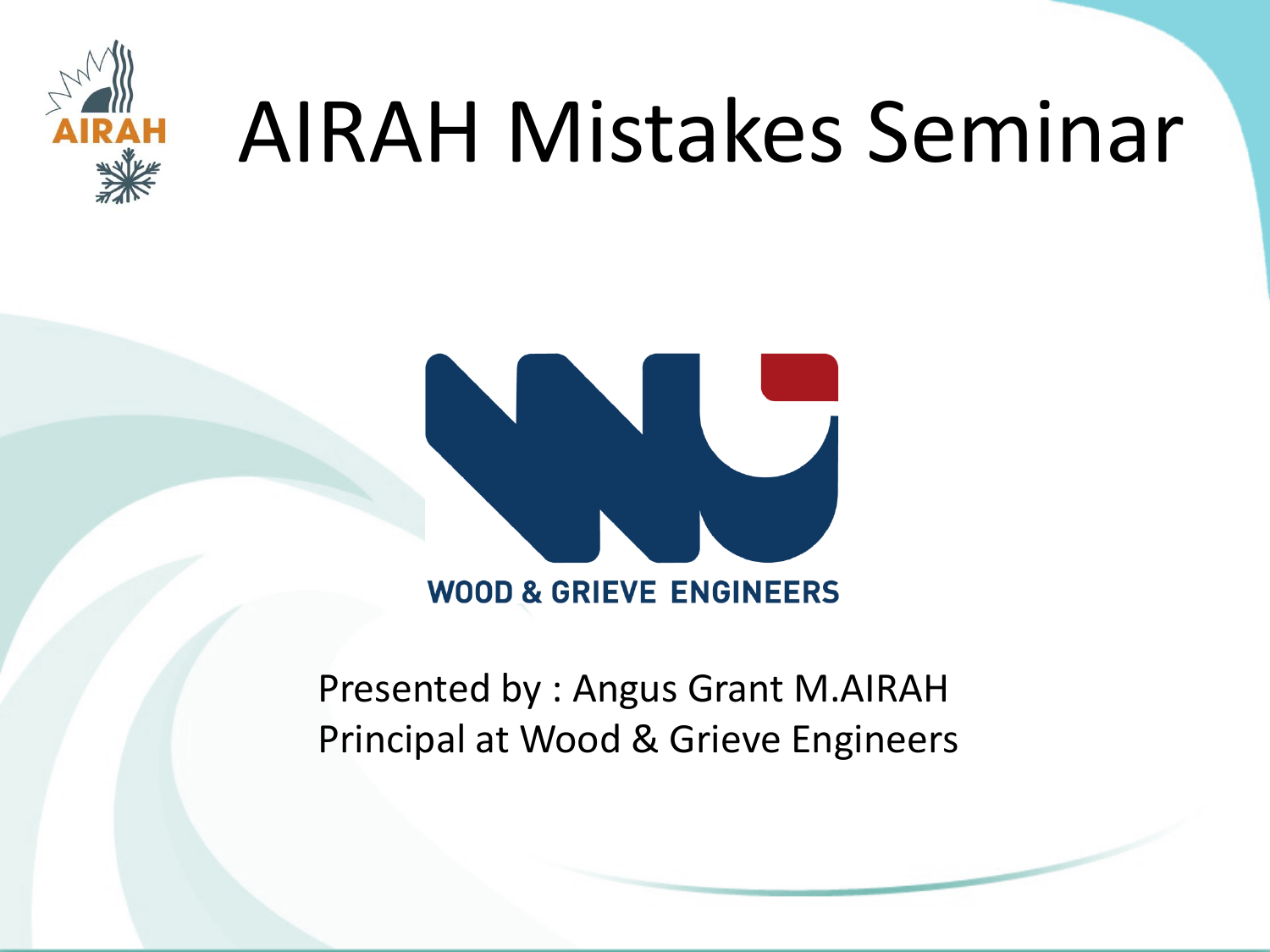

#### Introduction

"Mistakes are valuable guides – they should not be forgotten or concealed. Rocks and reefs are charted on maps as a warning to sailors – shouldn't we do the same with our mistakes and failures?"

**Ove Arup**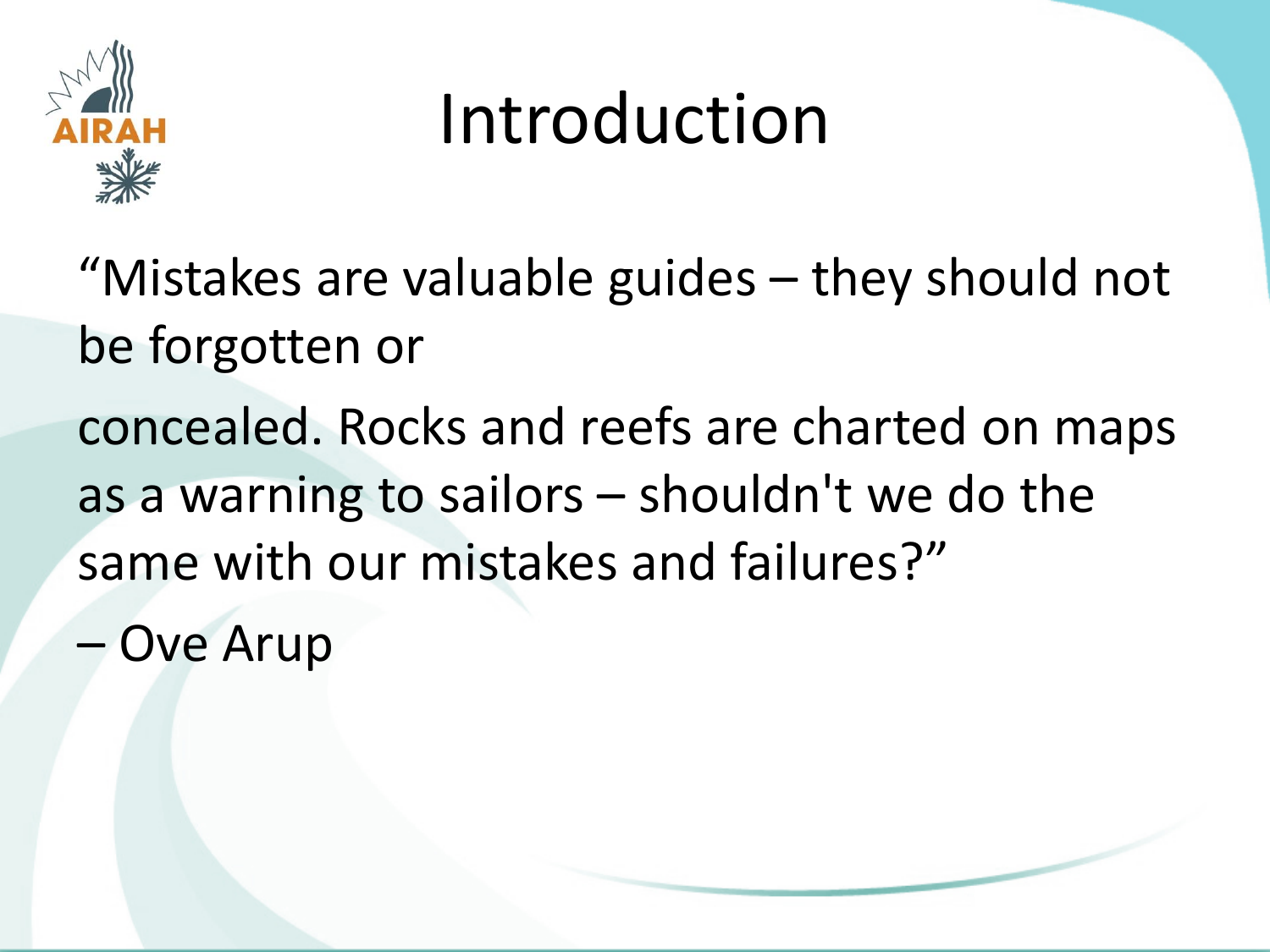

#### AIRAH Mistakes Seminar

**Overview** 

- Design mistakes
- Installation Mistakes
- General Mistakes
- How do we get things right?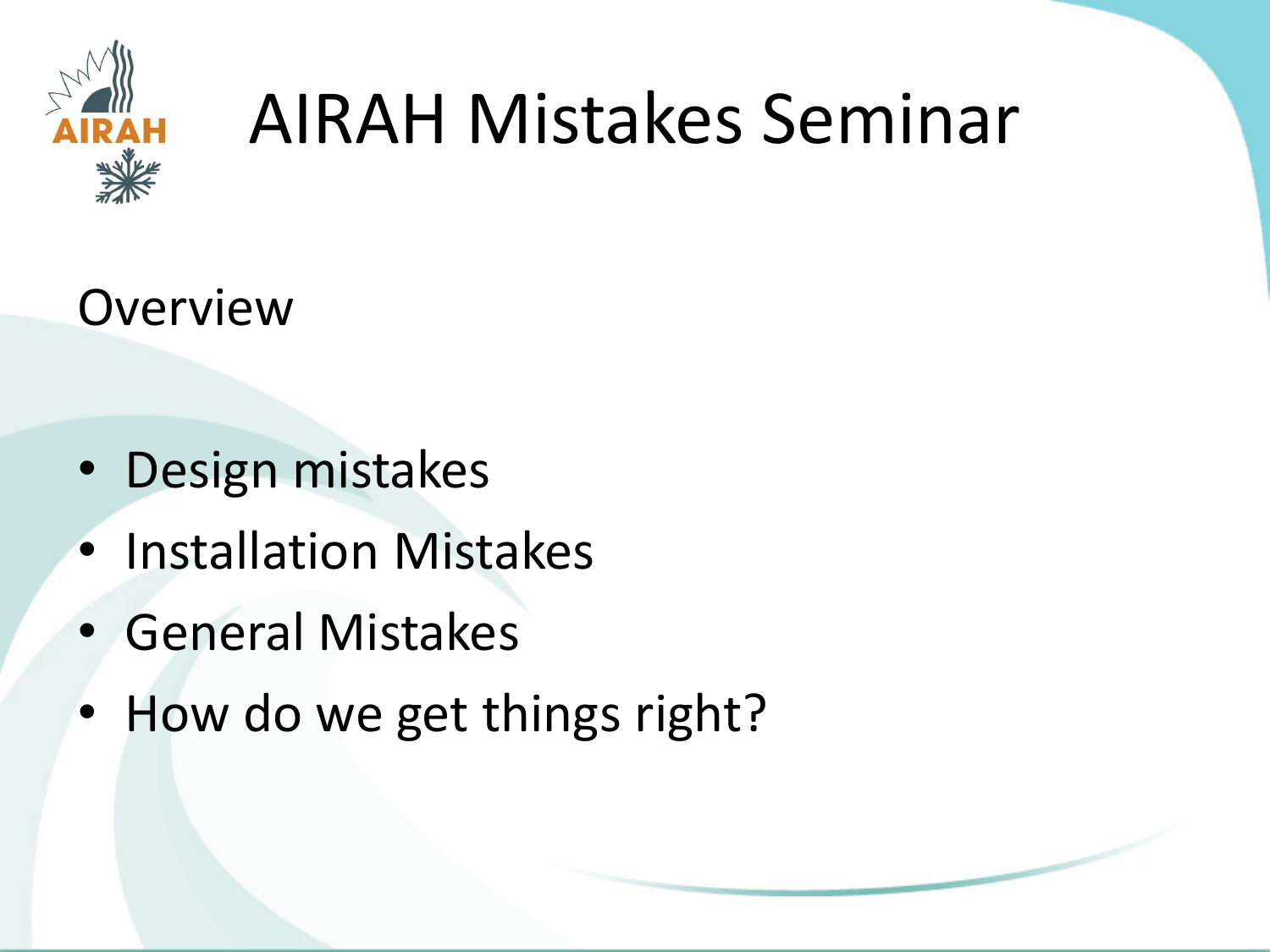

- Heat Load calculation mistakes
- $\triangleright$  Building orientation
- $\triangleright$  Poor zoning
- $\triangleright$  Incorrect building fabric data

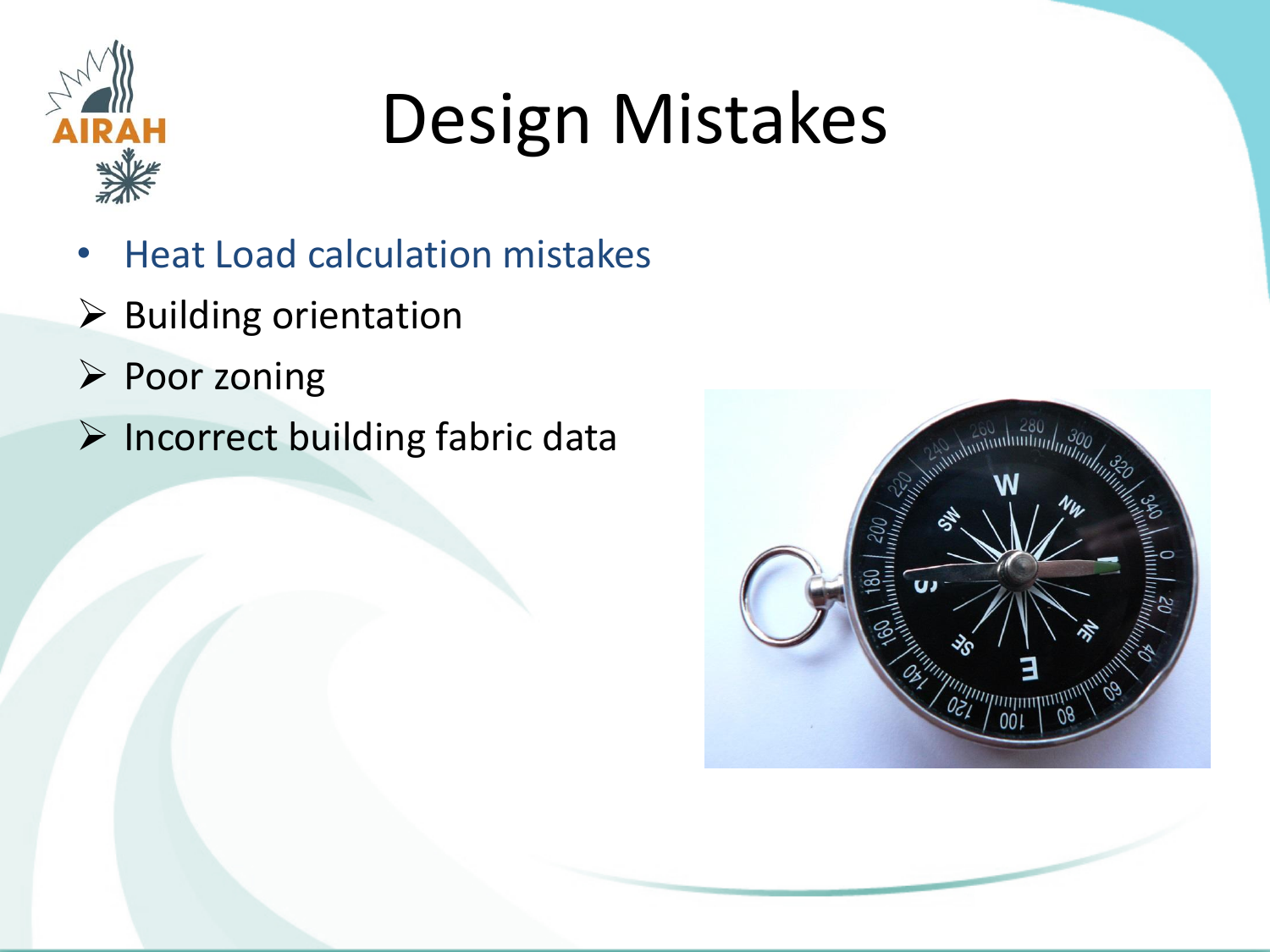

- Poorly conceived concepts
- $\triangleright$  Specification of condensing boilers with 80/60 deg C flow & return temperatures
- $\triangleright$  Fire mode considerations
- $\triangleright$  Primary/Secondary pumping arrangements incorrectly configured
- $\triangleright$  Heat rejection system placement

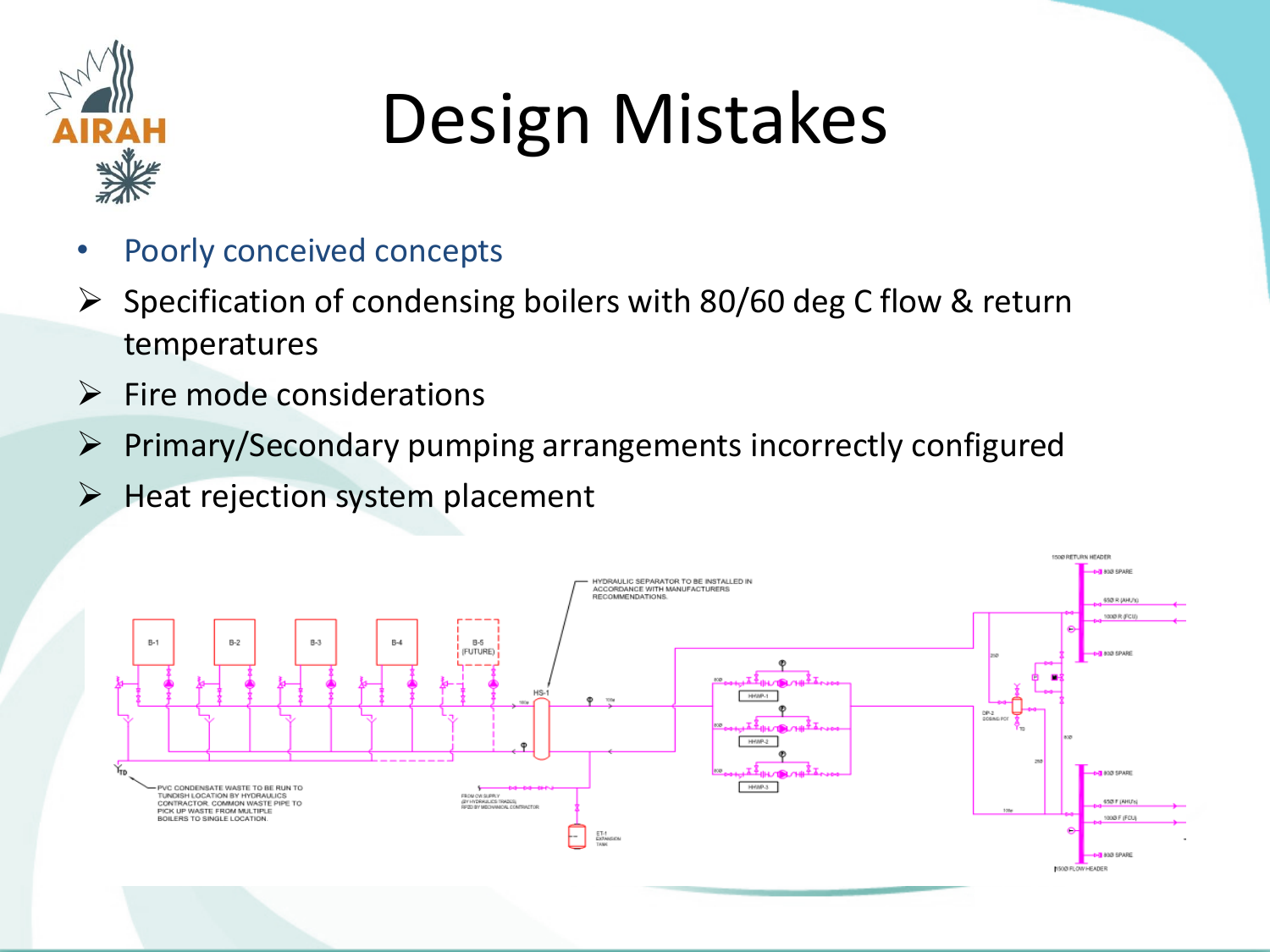

- Spatial planning mistakes
- $\triangleright$  Specified equipment not accurately represented or accounted for – often twice the size.
- $\triangleright$  Clashes with other trades and building structure
- $\triangleright$  Poor architectural co-ordination

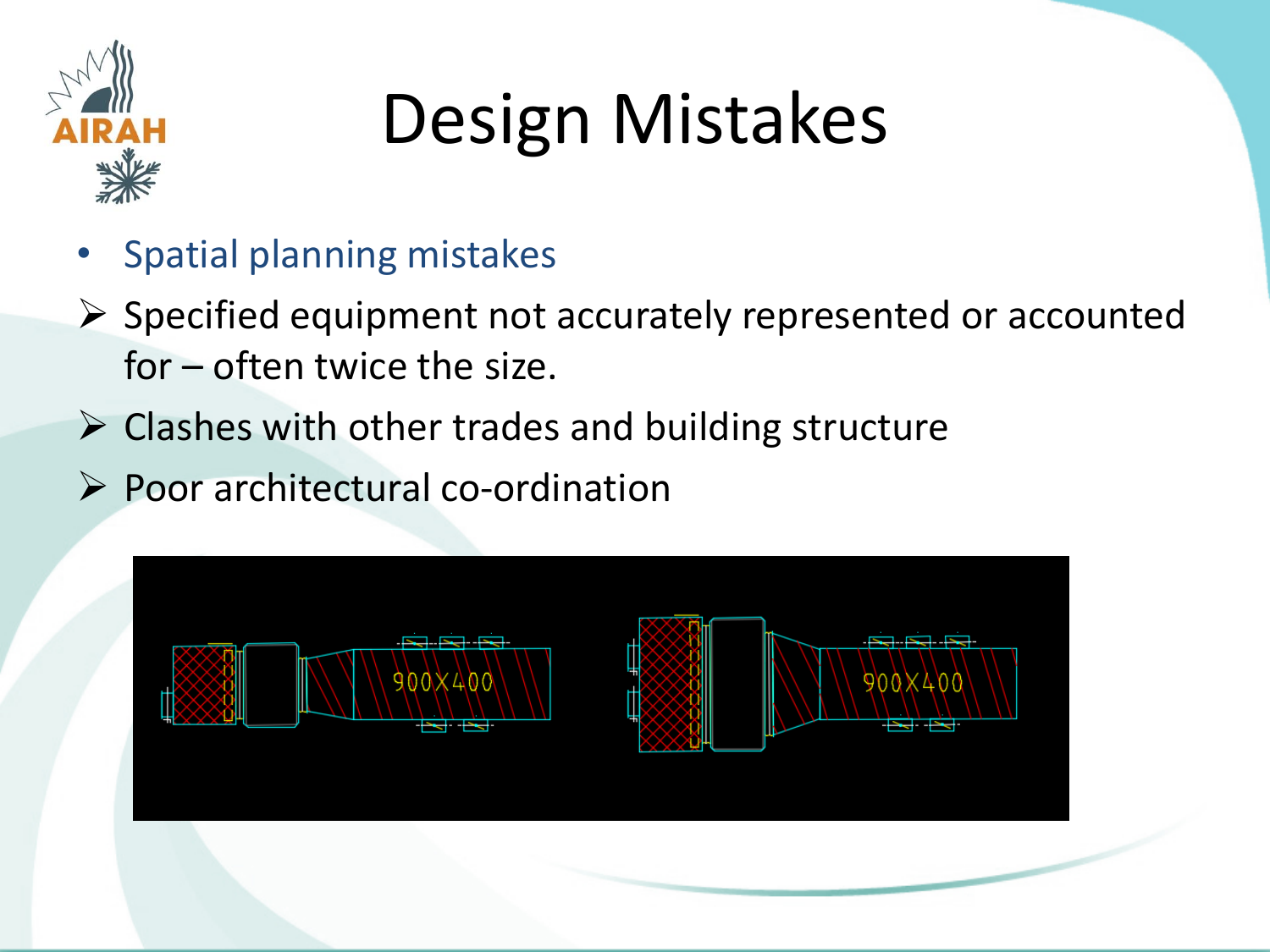

- Air and thermal balance issues
- $\triangleright$  Equipment flow rates don't match design drawings
- $\triangleright$  Chilled water and heating hot water flow rates don't match pumps or chiller/boiler selections
- $\triangleright$  Air and water system capacities not matched

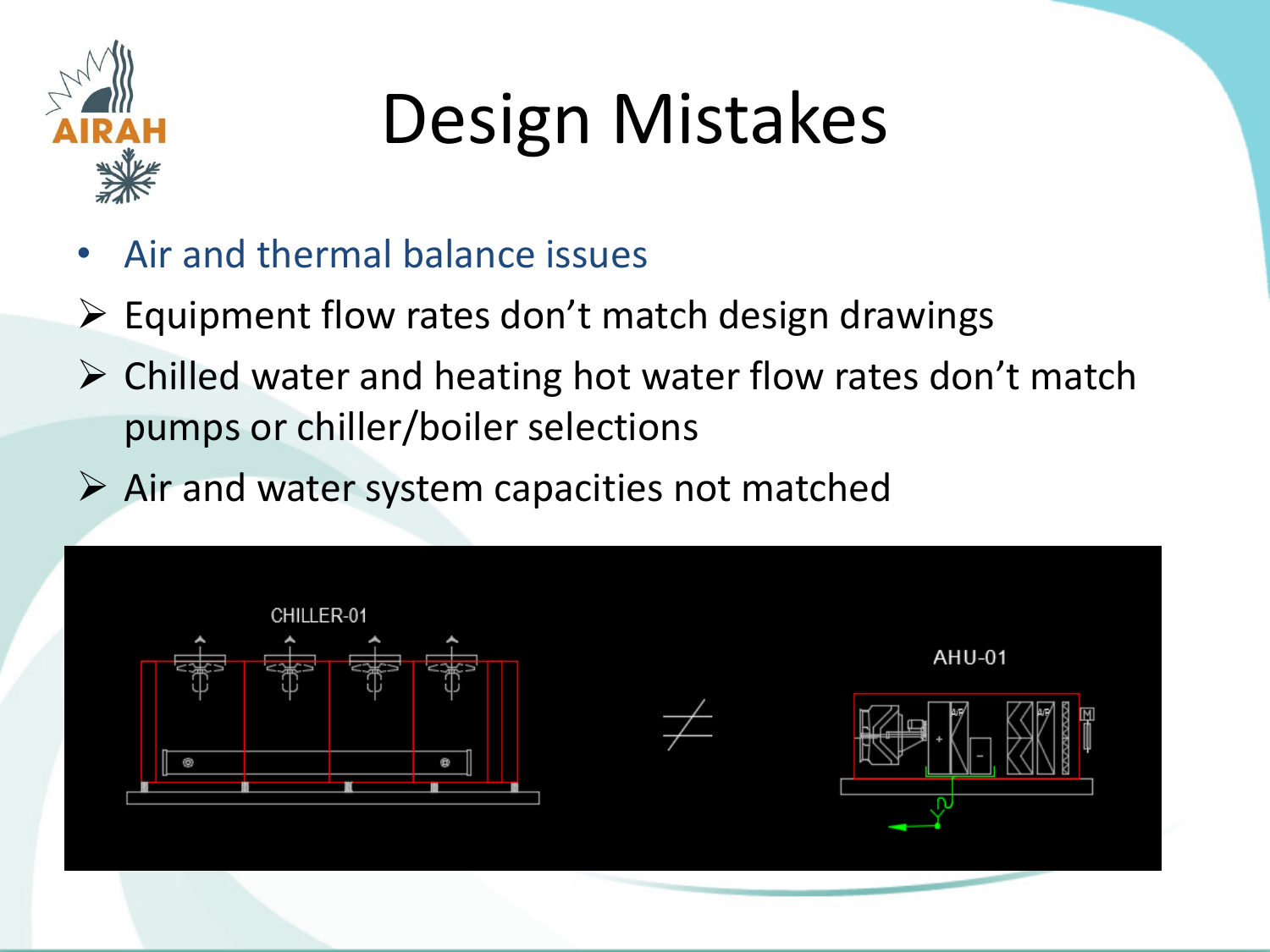

- Interface and scoping issues
- $\triangleright$  Electrical systems
- $\triangleright$  Fire detection systems
- $\triangleright$  Hydraulic systems



- Documentation quality
- $\triangleright$  Equipment specifications and drawings not consistent
- Specifications are cut and paste from a previous project and contain a lot of non-relevant information
- $\triangleright$  Specifications are unspecific and contain information not relevant to the project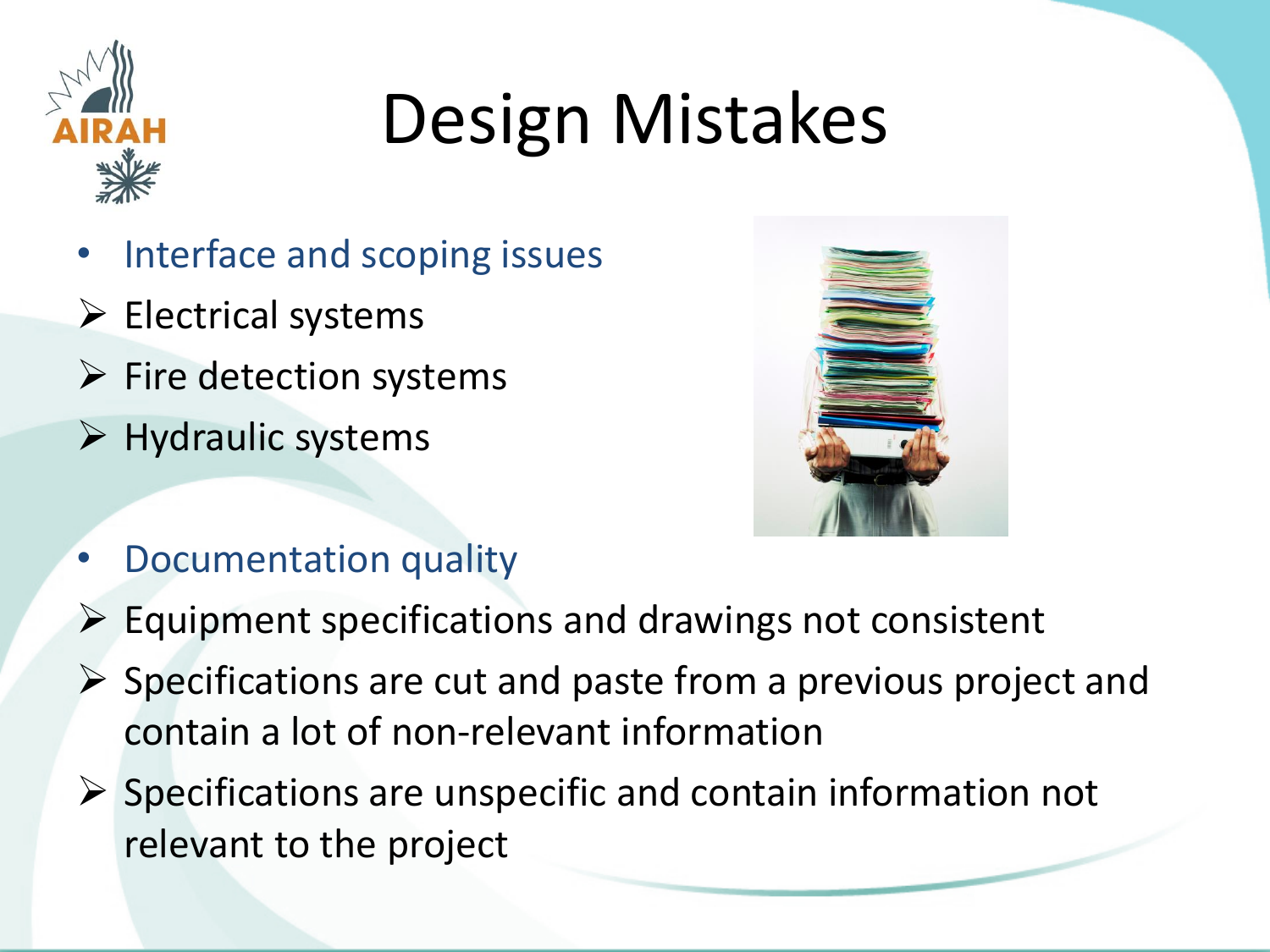

#### Installation mistakes

- Clashes between structure and mechanical services.......shop drawings not using latest structural drawings, or not understanding drawings
- Drafting using either wrong or "uncertified" equipment drawings from equipment suppliers........spatial and connection issues

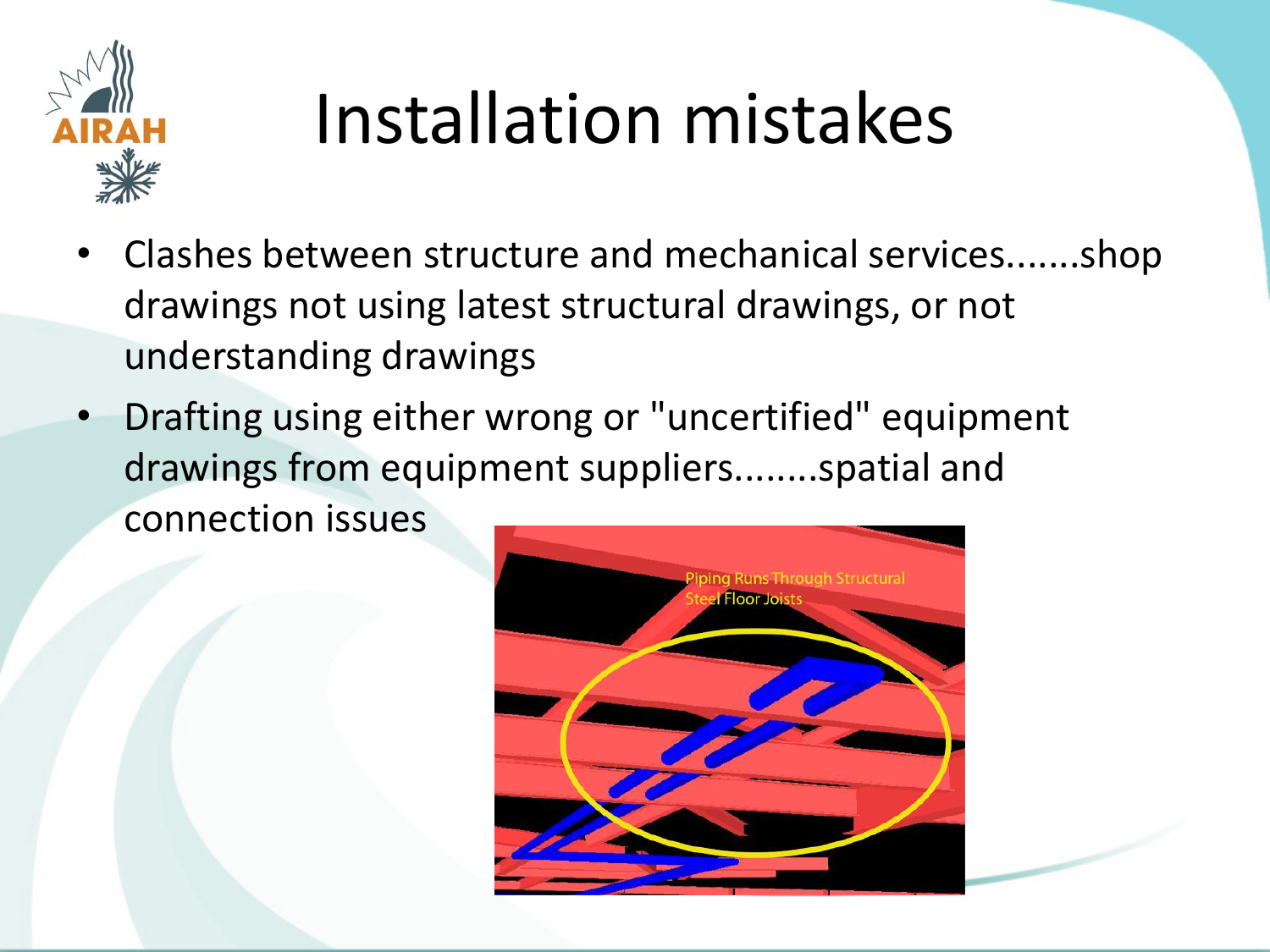

### Installation mistakes

- Temperature sensors incorrectly located
- Control systems cross connected
- Heat exchangers installed and connected back to front due to limited connection information
- Cross connected HHW/CHW or flow and return pipework
- Duct work integrity significant leakage issues & no pressure testing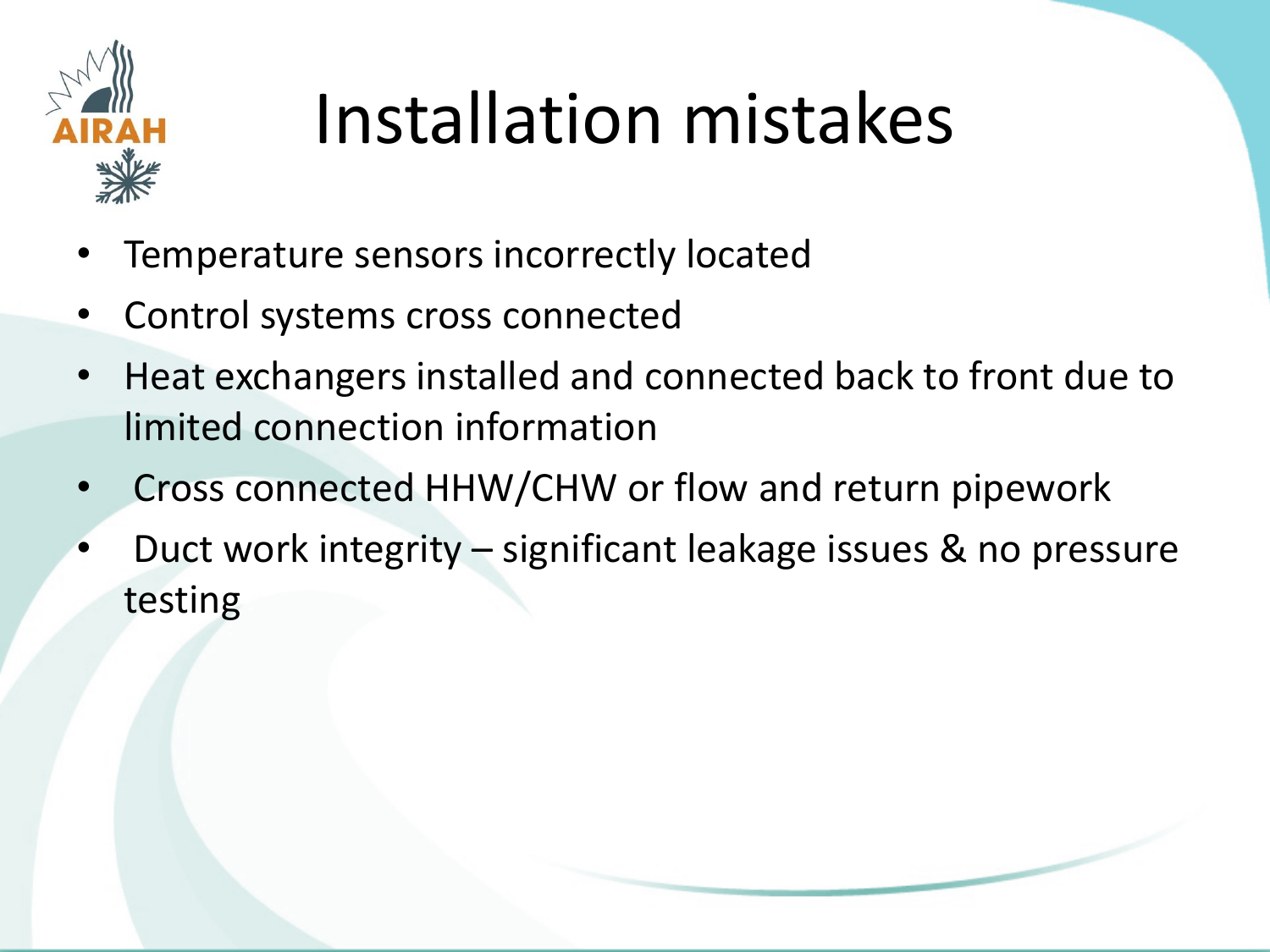

### General Mistakes

- Poor staff continuity on projects applicable to consultants and contractors
- Under pricing projects relevant to consultants and contractors